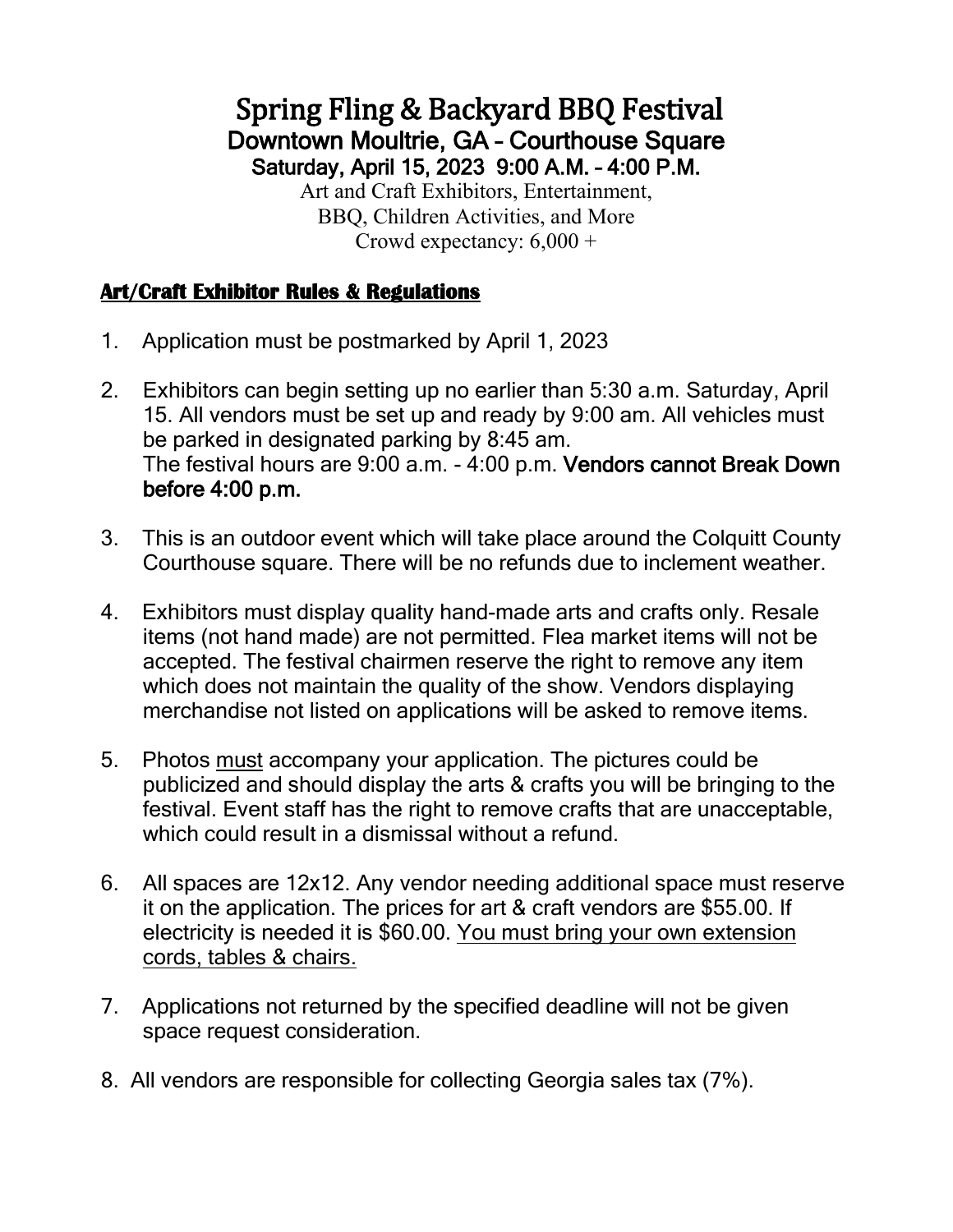## **Spring Fling and Backyard BBQ Art & Craft Application**

#### **Please Print:**

|                                  | Home Phone _______________________Cell Phone ___________________________________                                                                                                                                                     |  |
|----------------------------------|--------------------------------------------------------------------------------------------------------------------------------------------------------------------------------------------------------------------------------------|--|
|                                  | Email Address__________________                                                                                                                                                                                                      |  |
|                                  | Website________________________________                                                                                                                                                                                              |  |
|                                  | ,我们也不能在这里的时候,我们也不能在这里的时候,我们也不能会在这里的时候,我们也不能会在这里的时候,我们也不能会在这里的时候,我们也不能会在这里的时候,我们也不                                                                                                                                                    |  |
|                                  |                                                                                                                                                                                                                                      |  |
|                                  | Have you previously attended our show?<br><u>Letter and the manual surface</u> and the view of the state of the state of the state of the state of the state of the state of the state of the state of the state of the state of the |  |
|                                  |                                                                                                                                                                                                                                      |  |
|                                  | <b>Art/Craft Registration Fees</b>                                                                                                                                                                                                   |  |
| <b>Quantity</b><br><b>Spaces</b> |                                                                                                                                                                                                                                      |  |
|                                  | \$55.00 (1) 12x12 space crafter                                                                                                                                                                                                      |  |
|                                  | \$60.00 (1) 12x12 space with electricity crafter                                                                                                                                                                                     |  |